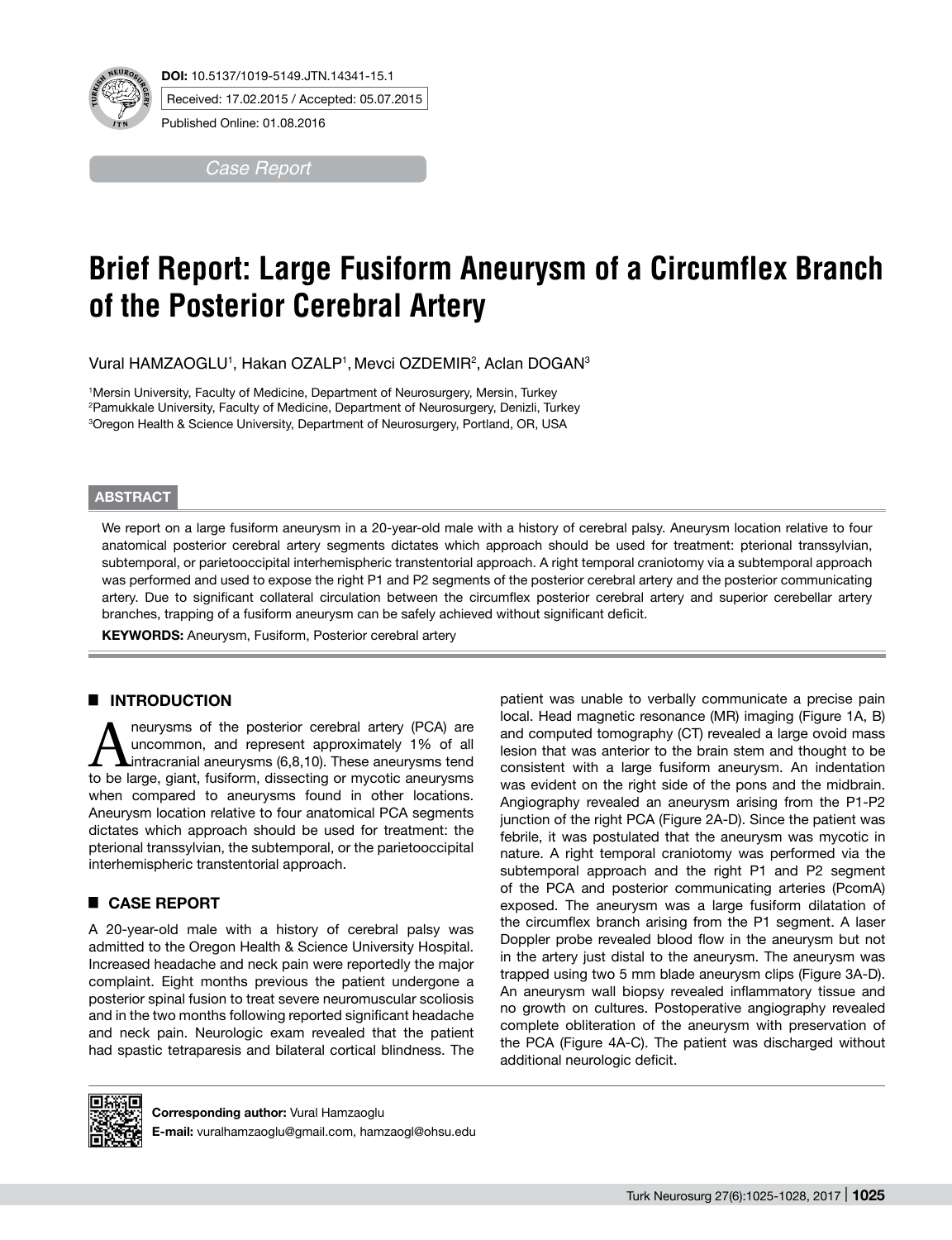

**Figure 1:** Sagittal **(A)** and axial **(B)** T1 weighted MR images. Visible is a mass lesion in the right side of the brain stem.



**Figure 2:** Right internal carotid artery angiograms show the fetal origin of the posterior communicating artery and aneurysmal dilatation at the P1-P2 junction. Anteroposterior view **(A)**, lateral views **(B and C)** and 3D angiogram **(D)**.



**Figure 3:** Intraoperative pictures show: fusiform dilatation of the circumflex branch and proximal and distal arteries **(A and B)**, trapping of the aneurysm with proximal and distal aneurysm clips **(C)**, and opening of the aneurysm dome **(D)**.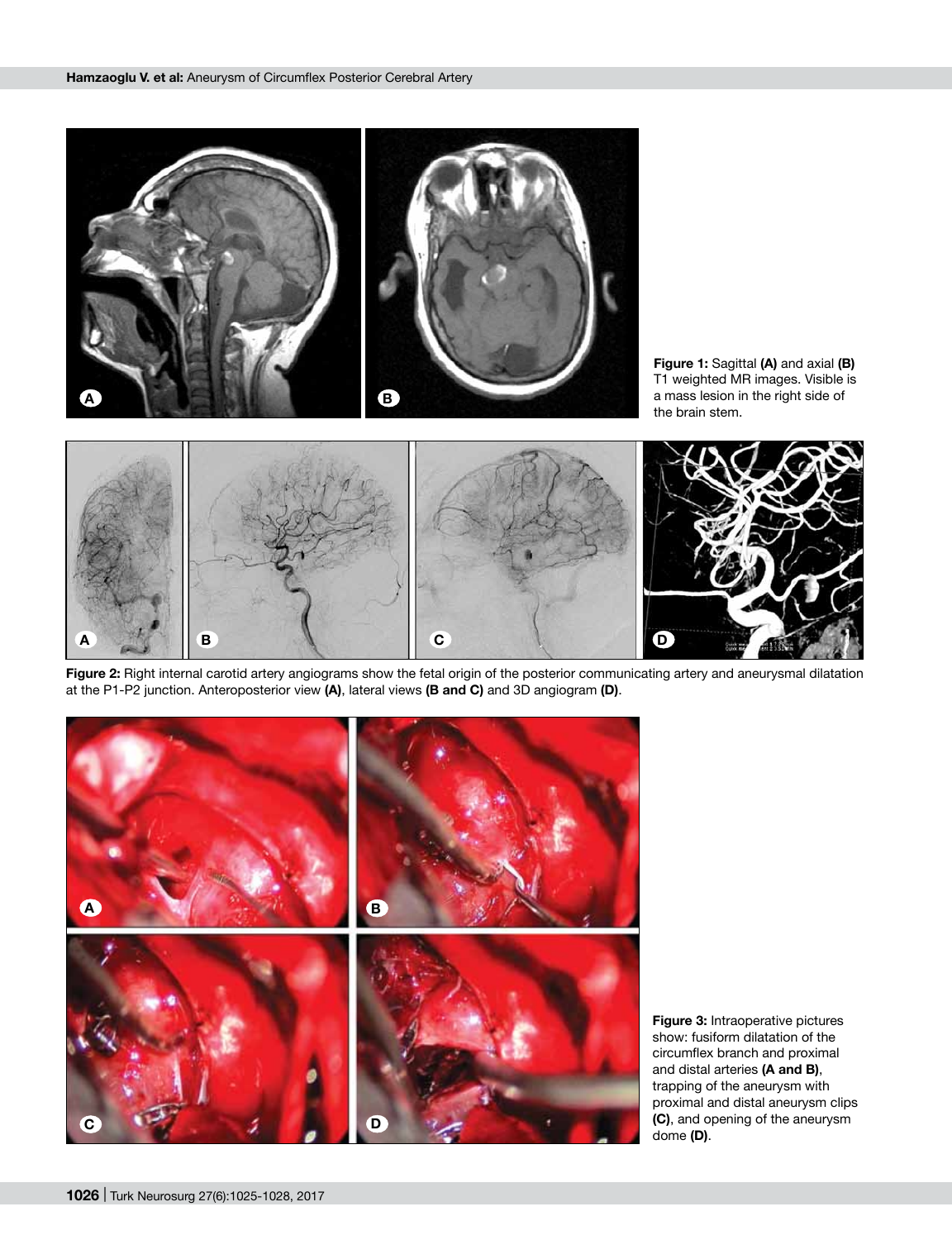

**Figure 4:** Postoperative right ICA angiograms show total occlusion of the aneurysm. Anteroposterior view **(A)** and lateral views **(B and C)**.

## █ **Discussion**

PCA has four segments as it courses around the midbrain. The P1 extends from the basilar bifurcation to the junction with the PComA. The P2 segment begins at the PComA lies within the crural and ambient cisterns and terminates lateral to the posterior edge of the midbrain. The P3 proceeds posteriorly from the posterior edge of the lateral surface of the midbrain and ambient cistern to reach the lateral part of the quadrigeminal cistern and ends at the anterior limit of the calcarine fissure. The P4 segment includes the branches distributed to the cortical surface and terminates within the calcarine fissure. In literature, almost half of the reported PCA aneurysms occur on the P1 segment or P1-P2 junction (4,12). PCA aneurysms tend to be giant aneurysms. Drake (3) and Yasargil (13) reported the incidence of giant aneurysms as 42% and 50%, respectively. A higher incidence of nonsaccular type aneurysms such as fusiform, dissecting, or mycotic aneurysms were reported in the series of Chang et al.(1), where approximately 46% were reportedly fusiform. In a review of 15 PCA aneurysm cases, Seoane et al. (11) reported two mycotic aneurysms. We present an unusual case of large, fusiform, possibly mycotic aneurysm of the circumflex branch of the PCA P1 segment. Koike et al. (7) have previously reported an infundibular dilation of a circumflex branch of the PCA.

Although 80% of patients with PCA aneurysms present with subarachnoid hemorrhage (SAH) (5,6,8); Pia and Fontana (8) reported a 27% incidence of visual problems that included, oculomotor nerve palsy and hemianopsia. In the series of Ciceri et al. (2) five of 20 patients presented with hemianopsia and third nerve palsy. In that case there was no SAH and headache, neck pain was the major complaint.

Surgical approach to aneurysms of the P1 and P1-P2 junction is similar to that used for basilar bifurcation aneurysms and is via either the pterional approach, as described by Yasargil (13) or the subtemporal approach, as described by Drake et al. (4). The pterional approach provides advantages of: (1) bilateral visualization of the basilar tip, PCA and superior cerebellar artery (SCA), (2) less temporal lobe retraction, (3) less oculomotor nerve injury and (4) is more familiar to most surgeons when compared to the subtemporal approach. Conversely, visualization of critical thalamoperforating vessels (TPV) is improved with the subtemporal approach. In this case report, we selected the subtemporal approach because of the enhanced visualization of the TPV.

Although PCA occlusion may cause visual field defects, there are several reports indicating good outcome after ligation of the PCA proximal to aneurysm or to the trapping procedure (3,4,13). The low incidence of the neurologic deficits following parent artery occlusion may be related to the significant leptomeningeal collaterals between the branches of the PCA and other arteries. Although occlusion of the PCA is usually well tolerated, this may not be the case following occlusion of the small PCA perforators. There are two main perforating branches of the PCA, direct perforating and circumflex arteries. Direct perforating branches include, the thalamoperforating arteries that arise from the P1 segment, and the thalamogeniculate and peduncular perforating arteries that arise from the P2 segment. The circumflex branches are divided into long and short groups. Occlusion of the long circumflex artery may result in defects of vertical gaze caused by infarction of the posterior commissure or of the nuclei of Darkschewitsch or Cajal (Parinaud's syndrome) (9). We did not hesitate to occlude the circumflex branch because the patient already had bilateral cortical blindness. Intraoperatively, the artery located just distal of the aneurysm showed no Doppler flow. Bypass was not an option because of the small caliber of the vessel. A postoperative MR image of the brain showed no ischemic region.

#### █ **Conclusion**

To our knowledge, this is the first report of a fusiform aneurysm of a circumflex PCA branch. Due to significant collateral